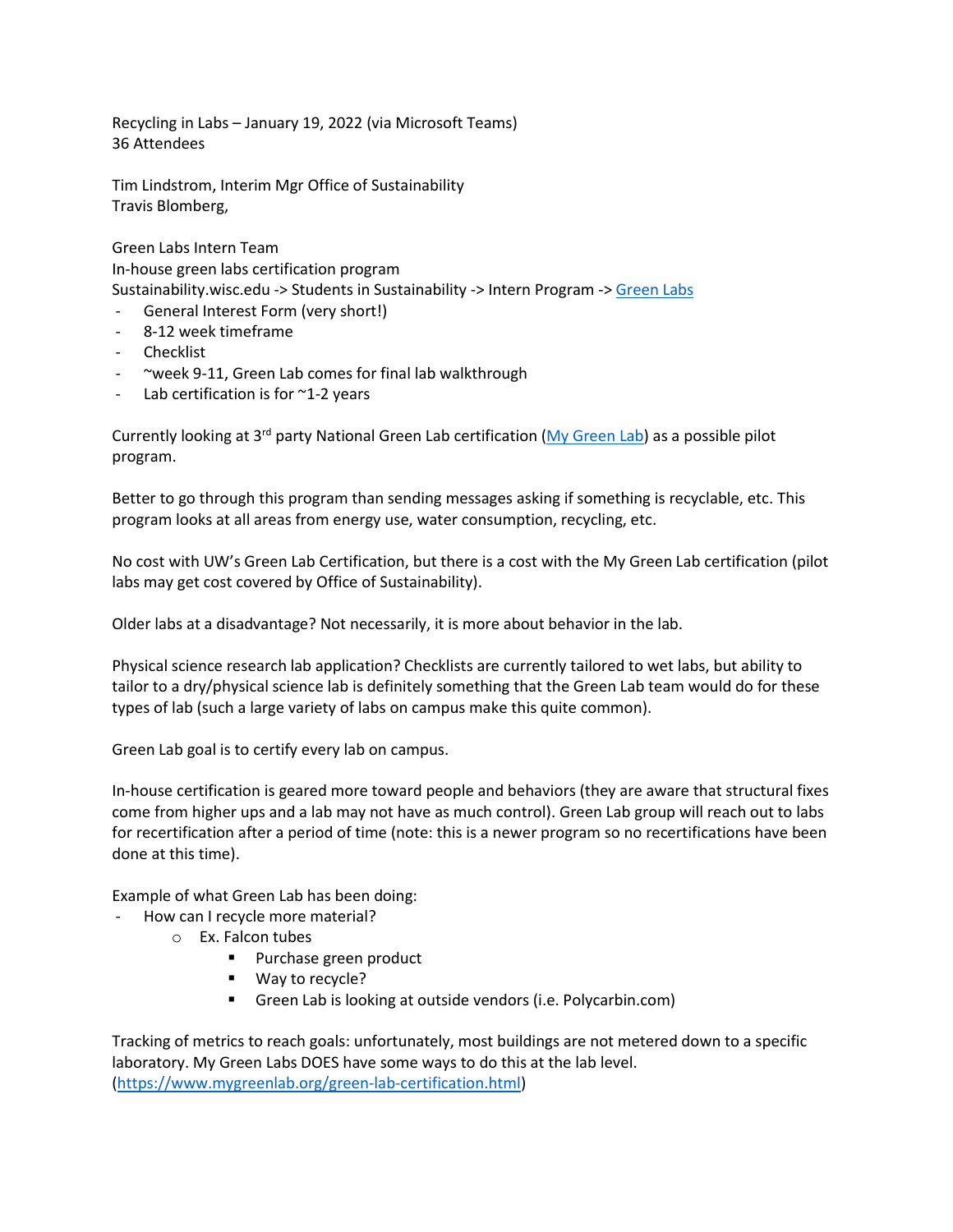Green Lab Team IS interested in the metrics and how the Green Lab "intervention" has impacted the university, etc.

My Green Lab has reached out to the Green Lab Team and is interested in working with the UW. The Green Lab Team wants to get a list of potential labs to pilot this program, and then possibly go back to My Green Lab to get pricing, and then perhaps have the Office of Sustainability help to cover the cost to the initial set of labs.

Who pays the Utility Bill? At home we pay our bill, but at the University is there an incentive to labs who are helping to save money by reducing their consumption, etc.? Right now building cost split by square footage, only an estimation however. Green Lab Team is interested in how individual labs could potentially benefit from being certified. Much of the costs at the university at a higher level, vs. building/college/department specific.

Green Lab Team has good building-level data (electricity is very reliable). Trickier when multiple departments are located in a single building, but there are ways to work with the data.

Research project to add meters/sensors to a lab would be a good way to determine if estimations are accurate.

What can we do – different information from campus, building managers, custodial staff, etc. – not sure what we can/cannot do to recycle specifically.

- Where does this go? Look at dumpster located outside your building (this tells you the options for where things will go).
- Recycling markets changed considerably in 2016
- Green Lab Team is looking at infrastructure on how to change things
- Issue is that there is **ZERO consistency across campus**

Pilot study at Ingram Hall – blue and black bins inside the building with IR sensors to measure volume and weight as part of Green Fund project to see if this helps/decreases use, etc. (Doing the same with dumpster labeling.)

Recycling is a good thing, but the amount of impact is limited (and cost is marginal). **Procurement** is where we could benefit more so than on the end of life of a product (ex. PolyCarbin).

Do not put plastic bags into the recycling stream (only places in area that takes plastics bags are local grocery stores)

## Other Questions

- What is the Green Lab Team relationship with the Custodial services team on campus? Travis leads the Zero Waste Initiative, also housed in FP&M building.
- Community sharing of excess supplies? Good idea, Green Lab could explore in future.
- Electronic waste? Depends on type of material, some can be added to scrap metal but others need to be evaluated (contact person would be building managers, who can then work with Physical Plant Waste & Recycling) [Multiple attendees commented that they send these types of waste and electronics in general, to SWAP. One said they return to vendor as some can recycle their own electronics.]